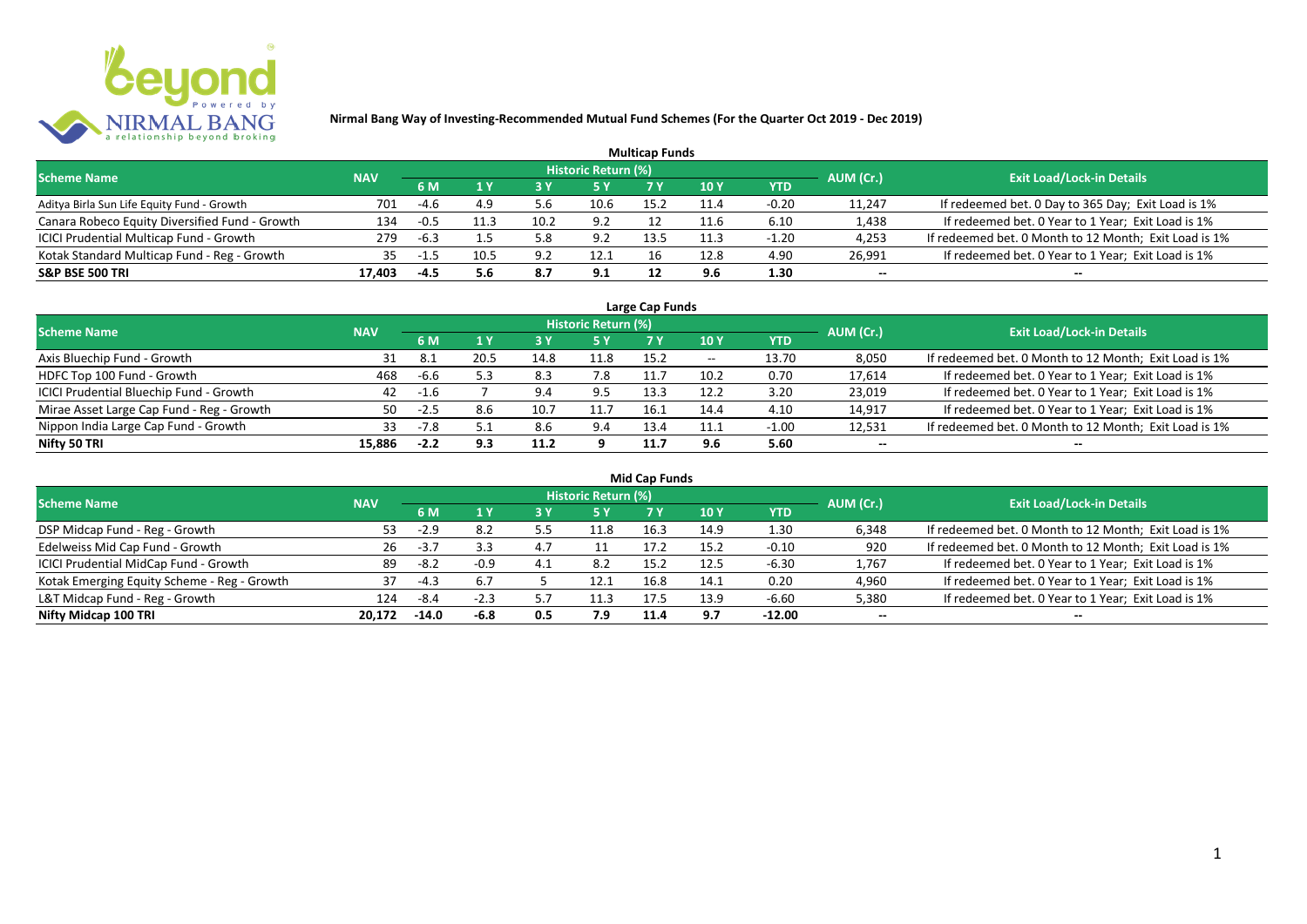

| Large & Midcap                                   |            |        |     |      |                            |      |      |         |           |                                                    |  |  |  |
|--------------------------------------------------|------------|--------|-----|------|----------------------------|------|------|---------|-----------|----------------------------------------------------|--|--|--|
| <b>Scheme Name</b>                               | <b>NAV</b> |        |     |      | <b>Historic Return (%)</b> |      |      |         | AUM (Cr.) | <b>Exit Load/Lock-in Details</b>                   |  |  |  |
|                                                  |            | 6 M    |     |      | 5 Y                        |      |      | YTD     |           |                                                    |  |  |  |
| Canara Robeco Emerging Equities - Growth         | 90         | -44    | 5.8 |      | 13.1                       | 19.  | 18.2 | 1.10    | 4.980     | If redeemed bet. 0 Year to 1 Year; Exit Load is 1% |  |  |  |
| Invesco India Growth Opportunities Fund - Growth | 34         | -0.3   |     | 10.9 |                            | 14.8 | 12.4 | 4.40    | 1,822     | If redeemed bet. 0 Year to 1 Year; Exit Load is 1% |  |  |  |
| Principal Emerging Bluechip Fund - Growth        | 101        | $-3.4$ |     |      | 12.4                       | 18.3 | 14.6 | $-0.50$ | 2,199     | If redeemed bet. 0 Year to 1 Year; Exit Load is 1% |  |  |  |
| NIFTY Large Midcap 250 TRI                       | 6.848      | -6.6   | 2.9 |      | 10                         | 13.5 | 10.7 | $-2.10$ | $- -$     | $- -$                                              |  |  |  |

| <b>Focused Funds</b>             |            |                           |      |      |                            |  |       |      |           |                                                       |  |  |
|----------------------------------|------------|---------------------------|------|------|----------------------------|--|-------|------|-----------|-------------------------------------------------------|--|--|
| <b>Scheme Name</b>               | <b>NAV</b> |                           |      |      | <b>Historic Return (%)</b> |  |       |      | AUM (Cr.) | <b>Exit Load/Lock-in Details</b>                      |  |  |
|                                  |            | 5 Y<br>10 Y<br>6 M<br>YTD |      |      |                            |  |       |      |           |                                                       |  |  |
| Axis Focused 25 Fund - Growth    | 29.        |                           | 13.2 |      | 13.9                       |  | $- -$ | 8.40 | 8,384     | If redeemed bet. 0 Month to 12 Month; Exit Load is 1% |  |  |
| SBI Focused Equity Fund - Growth | 143        | 0.1                       | 15.4 | 10.8 | 12.1                       |  |       | 8.40 | 5,726     | If redeemed bet. 0 Year to 1 Year; Exit Load is 1%    |  |  |
| <b>S&amp;P BSE 500 TRI</b>       | 17,403     |                           |      | 8.7  | 9.1                        |  | 9.6   | 1.30 | $-$       | $-$                                                   |  |  |

| <b>Small Cap Funds</b>                         |            |         |         |                     |      |                   |       |            |           |                                                    |  |  |  |
|------------------------------------------------|------------|---------|---------|---------------------|------|-------------------|-------|------------|-----------|----------------------------------------------------|--|--|--|
| <b>Scheme Name</b>                             | <b>NAV</b> |         |         | Historic Return (%) |      |                   |       |            | AUM (Cr.) | <b>Exit Load/Lock-in Details</b>                   |  |  |  |
|                                                |            |         |         |                     | 5 Y  | 7 Y               | 710Y  | <b>YTD</b> |           |                                                    |  |  |  |
| Franklin India Smaller Companies Fund - Growth | 48         | -12.3   | -6.4    | $-0.2$              | 8.3  | 17.4              | 15.2  | $-8.20$    | 7,005     | If redeemed bet. 0 Year to 1 Year; Exit Load is 1% |  |  |  |
| HDFC Small Cap Fund - Growth                   | 38         | $-15.5$ | $-8.9$  | 6.4                 | 10.5 | 14.1              | 12    | -11.60     | 8,845     | If redeemed bet. 0 Year to 1 Year; Exit Load is 1% |  |  |  |
| L&T Emerging Businesses Fund - Reg - Growth    | 22         | $-11.7$ | $-10$   | 5.4                 | 11.5 | $\hspace{0.05cm}$ | $- -$ | $-12.10$   | 5,985     | If redeemed bet. 0 Year to 1 Year; Exit Load is 1% |  |  |  |
| SBI Small Cap Fund - Growth                    |            | -2.,    | 4.1     | 10                  | 16.8 | 22.9              | 17.2  | 1.20       | 2,704     | If redeemed bet. 0 Year to 1 Year; Exit Load is 1% |  |  |  |
| Nifty Smallcap 100 TRI                         | 6.623      | $-19.8$ | $-10.7$ |                     | 2.9  | 7.6               | 6.3   | $-15.50$   | $- -$     | --                                                 |  |  |  |

## **ELSS Schemes (Tax Saving u/s 80-C)**

| <b>Scheme Name</b>                            | <b>NAV</b> |        |        | <b>Historic Return (%)</b> |            |                 |                          |         | AUM (Cr.) | <b>Exit Load/Lock-in Details</b> |
|-----------------------------------------------|------------|--------|--------|----------------------------|------------|-----------------|--------------------------|---------|-----------|----------------------------------|
|                                               |            | 6 M    |        |                            | <b>5 Y</b> | 7 Y             | <b>10 Y</b>              | YTD     |           |                                  |
| Aditya Birla Sun Life Tax Relief 96 - Growth  | 30         | $-6.1$ |        |                            | 11.4       | 15.3            | 11.2                     | $-2.70$ | 9,129     | Nil                              |
| Axis Long Term Equity Fund - Growth           | 47         |        | 15.4   |                            | 12.9       | 18.7            | $\overline{\phantom{a}}$ | 8.80    | 20,425    | Nil                              |
| IDFC Tax Advantage (ELSS) Fund - Reg - Growth |            | -8.7   | $-0.8$ | 6.7                        | 9.2        | 13.9            |                          | $-4.40$ | 1,994     | Nil                              |
| Invesco India Tax Plan - Growth               | 50.        | -1.6   |        | 8.6                        | 10.3       | 15 <sup>2</sup> | 13.3                     | 2.50    | 912       | Nil                              |
| Mirae Asset Tax Saver Fund - Reg - Growth     |            | -22    | 8.9    | 12.3                       | $-$        | $- -$           | $\overline{\phantom{a}}$ | 4.00    | 2,466     | Nil                              |
| <b>S&amp;P BSE 200 TRI</b>                    | 5,650      | $-3.5$ |        | 9.5                        | 9.4        | 12.3            | 9.8                      | 2.60    | $- -$     | $- -$                            |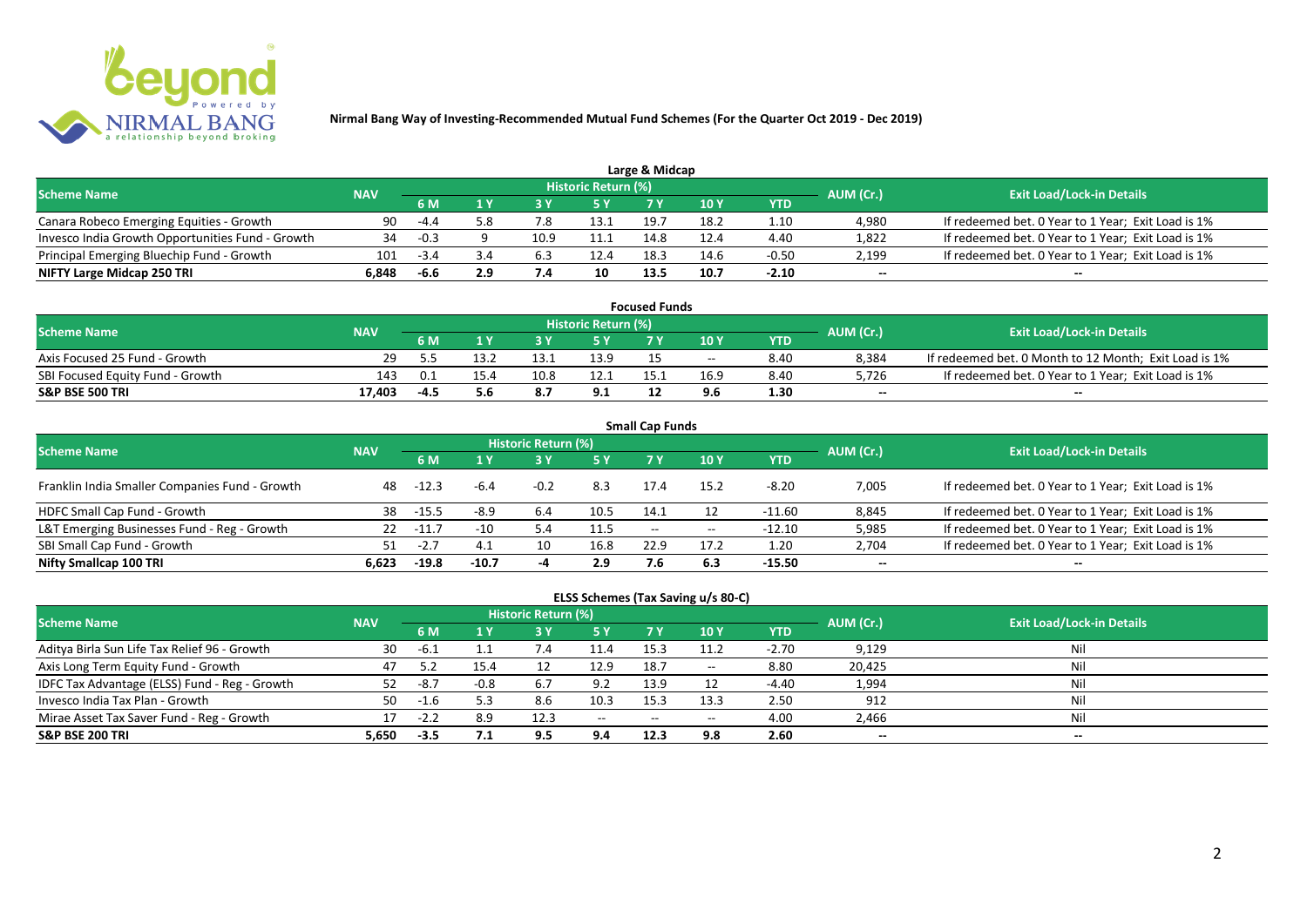

| <b>Contra/Value Fund</b>                  |            |        |      |                            |           |      |      |         |           |                                                    |  |  |  |
|-------------------------------------------|------------|--------|------|----------------------------|-----------|------|------|---------|-----------|----------------------------------------------------|--|--|--|
| <b>Scheme Name</b>                        | <b>NAV</b> |        |      | <b>Historic Return (%)</b> |           |      |      |         | AUM (Cr.) | <b>Exit Load/Lock-in Details</b>                   |  |  |  |
|                                           |            | 6 M    |      |                            | <b>5Y</b> |      | 10 Y | YTD     |           |                                                    |  |  |  |
| Kotak India EQ Contra Fund - Reg - Growth | 52.        |        | -8.1 | 10.6                       | 10.2      | 12.7 | 10.7 | 3.90    | 860       | If redeemed bet. 0 Year to 1 Year; Exit Load is 1% |  |  |  |
| Invesco India Contra Fund - Growth        | 46         | -4.5   | 2.8  | 9.2                        | 11.2      | 15.  | 12.6 | $-0.60$ | 4,263     | If redeemed bet. 0 Year to 1 Year; Exit Load is 1% |  |  |  |
| UTI Value Opportunities Fund - Growth     | 59         | $-4.4$ | 4.4  |                            | 5.6       | 9.7  | 9.7  | 1.30    | 4,333     | If redeemed bet. 0 Year to 1 Year; Exit Load is 1% |  |  |  |
| Nippon India Value Fund - Growth          | 71         | -4.8   |      | 6.8                        |           | 12.3 | 10.4 | 0.00    | 3,072     | If redeemed bet. 0 Year to 1 Year; Exit Load is 1% |  |  |  |
| <b>S&amp;P BSE 500 TRI</b>                | 17.403     | -4.5   | 5.6  | 8.7                        | 9.1       | 12   | 9.6  | 1.30    | $- -$     | $-$                                                |  |  |  |

| Sector/Thematic                                             |            |        |         |                            |            |      |       |            |           |                                                    |  |  |  |
|-------------------------------------------------------------|------------|--------|---------|----------------------------|------------|------|-------|------------|-----------|----------------------------------------------------|--|--|--|
| <b>Scheme Name</b>                                          | <b>NAV</b> |        |         | <b>Historic Return (%)</b> |            |      |       |            | AUM (Cr.) | <b>Exit Load/Lock-in Details</b>                   |  |  |  |
|                                                             |            | 6 M    | 1 Y     | <b>73 Y</b>                | <b>5 Y</b> | 7 Y  | 10Y   | <b>YTD</b> |           |                                                    |  |  |  |
| Canara Robeco Consumer Trends Fund - Reg -                  | 41         | 4.0    | 18.4    | 11.8                       | 13.8       | 15.5 | 14.6  | 8.10       | 354       | If redeemed bet. 0 Year to 1 Year; Exit Load is 1% |  |  |  |
| Growth                                                      |            |        |         |                            |            |      |       |            |           |                                                    |  |  |  |
| Mirae Asset Great Consumer Fund - Growth                    | 35         | 0.3    |         | 12.9                       | 12.9       | 15.9 | $- -$ | 2.50       | 873       | If redeemed bet. 0 Year to 1 Year; Exit Load is 1% |  |  |  |
| <b>ICICI Prudential Technology Fund - Growth</b>            | 59         | $-1.3$ | $-0.8$  | 14.6                       | 8.8        | 17.4 |       | 3.30       | 440       | If redeemed bet. 0 Day to 15 Day; Exit Load is 1%  |  |  |  |
| Nippon India Pharma Fund - Growth                           | 140        | $-9.2$ | $-10.1$ | $-1.1$                     | 3.6        | 11.2 | 14.4  | $-6.70$    | 2,332     | If redeemed bet. 0 Year to 1 Year; Exit Load is 1% |  |  |  |
| <b>ICICI Prudential Banking and Financial Services Fund</b> |            |        |         |                            |            |      |       |            |           |                                                    |  |  |  |
| - Retail - Growth                                           | 61         |        | 13      | 10.5                       | 14.1       | 17.2 | 15.5  | 0.80       | 3,290     | If redeemed bet. 0 Day to 15 Day; Exit Load is 1%  |  |  |  |
| <b>S&amp;P BSE 500 TRI</b>                                  | 17.403     | -4.5   | 5.6     | 8.7                        | 9.1        | 12   | 9.6   | 1.30       | --        | $- -$                                              |  |  |  |

| <b>Dynamic Asset Allocation Funds</b>                      |            |        |                |                     |       |           |                          |            |           |                                                         |  |  |  |
|------------------------------------------------------------|------------|--------|----------------|---------------------|-------|-----------|--------------------------|------------|-----------|---------------------------------------------------------|--|--|--|
| <b>Scheme Name</b>                                         | <b>NAV</b> |        |                | Historic Return (%) |       |           |                          |            | AUM (Cr.) | <b>Exit Load/Lock-in Details</b>                        |  |  |  |
|                                                            |            |        | 1 <sub>N</sub> |                     | 5 Y   | <b>7Y</b> | <b>10Y</b>               | <b>YTD</b> |           |                                                         |  |  |  |
| ICICI Prudential Balanced Advantage Fund - Reg -<br>Growth | 36         |        | 9.7            | 7.9                 | 9.1   | 12.2      | 11.8                     | 5.40       | 27,956    | If redeemed bet. 0 Year to 1 Year; Exit Load is 1%      |  |  |  |
| Invesco India Dynamic Equity Fund - Growth                 | 29         |        | 6.4            |                     | 8.3   | 11.9      | 10.5                     | 6.10       | 922       | If redeemed bet. 0 Month to 3 Month; Exit Load is 0.25% |  |  |  |
| Nippon India Balanced Advantage Fund - Growth              | 90         | $-1.2$ | 6.6            |                     | 8.5   |           | 10.3                     | 3.80       | 2,406     | If redeemed bet. 0 Month to 12 Month; Exit Load is 1%   |  |  |  |
| SBI Dynamic Asset Allocation Fund - Reg - Growth           | 13         | $-0.9$ | 3.3            | 7.5                 | $- -$ | $-$       | $\overline{\phantom{a}}$ | 1.80       | 681       | If redeemed bet. 0 Month to 12 Month; Exit Load is 1%   |  |  |  |
| NIFTY 50 Hybrid Composite Debt 65:35 Index                 | 10,026     | 1.3    | 11.4           | 9.9                 | 9.1   | 10.8      | 9.4                      | 6.90       | $- -$     | $- -$                                                   |  |  |  |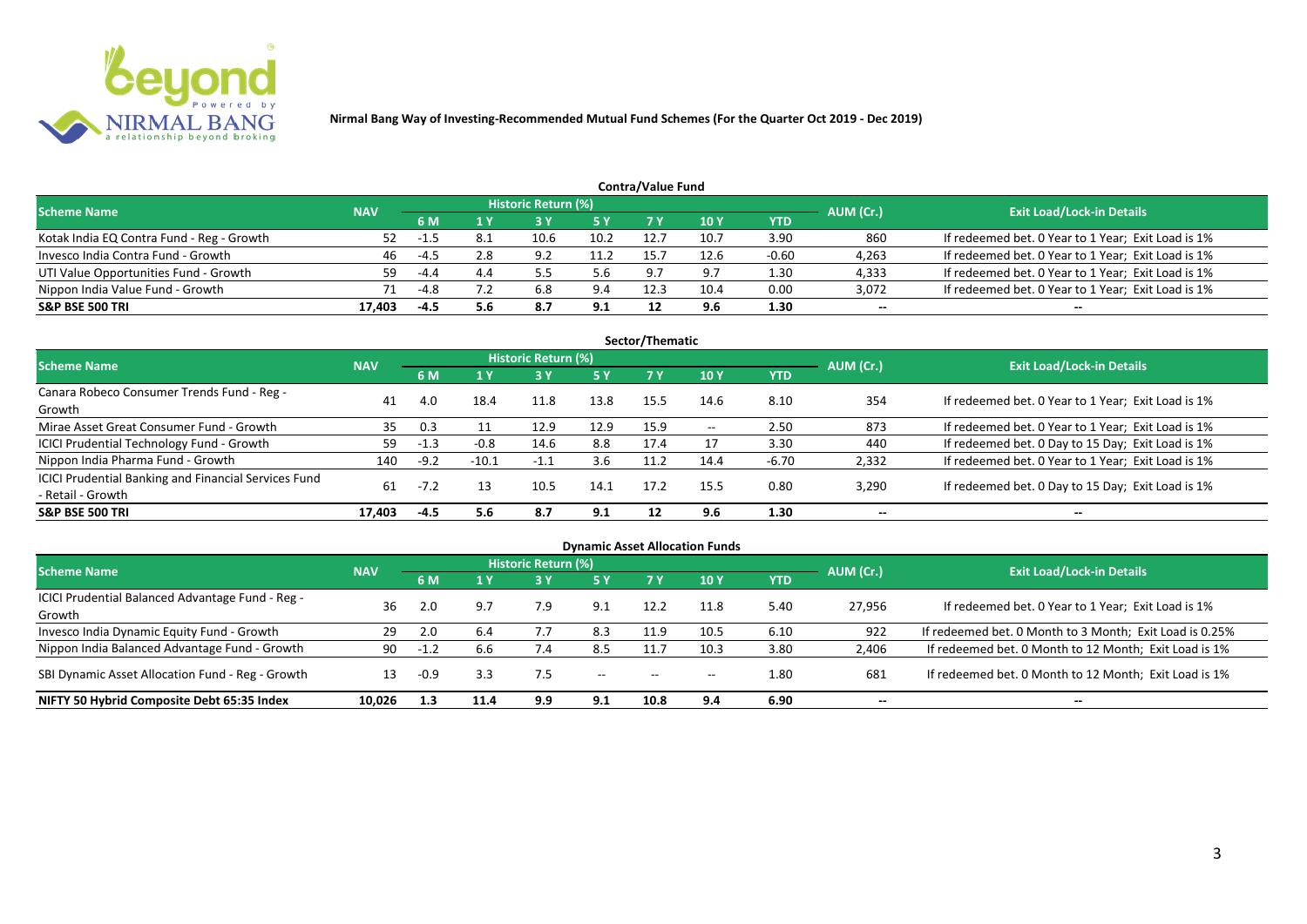

| <b>Hybrid Aggressive</b> |                   |      |      |      |                            |       |      |        |                                                       |  |  |  |  |
|--------------------------|-------------------|------|------|------|----------------------------|-------|------|--------|-------------------------------------------------------|--|--|--|--|
|                          |                   |      |      |      |                            |       |      |        | <b>Exit Load/Lock-in Details</b>                      |  |  |  |  |
|                          | 6 M<br>5 Y<br>4 Y |      |      | 10 Y | <b>YTD</b>                 |       |      |        |                                                       |  |  |  |  |
| 53                       | $-2.9$            | 6.7  |      | 5.4  |                            | 8.4   | 2.30 | 21,076 | If redeemed bet. 0 Year to 1 Year; Exit Load is 1%    |  |  |  |  |
| 131                      | $-3.4$            | 4.9  | ر. ، | 9.5  | 13.8                       |       | 1.90 | 23,487 | If redeemed bet. 0 Year to 1 Year; Exit Load is 1%    |  |  |  |  |
| 15.                      | $-2.0$            | 8.3  | 9.1  | $--$ | $- -$                      | $- -$ | 4.00 | 2,590  | If redeemed bet. 0 Year to 1 Year; Exit Load is 1%    |  |  |  |  |
| 139                      | 2.9               | 13.7 | 9.2  | 10.8 | 14.8                       | 11.6  | 8.00 | 30,551 | If redeemed bet. 0 Month to 12 Month; Exit Load is 1% |  |  |  |  |
| 160                      | 0.9               | 10.3 | 8.2  | 9.9  | 12.9                       | 12.1  | 6.10 | 2,488  | If redeemed bet. 0 Year to 1 Year; Exit Load is 1%    |  |  |  |  |
| 10,026                   | 1.3               | 11.4 | 9.9  | 9.1  | 10.8                       | 9.4   | 6.90 | $- -$  | --                                                    |  |  |  |  |
|                          | <b>NAV</b>        |      |      |      | <b>Historic Return (%)</b> |       |      |        | AUM (Cr.)                                             |  |  |  |  |

| <b>Arbitrage Fund</b>                      |            |     |     |                            |                  |     |     |      |           |                                                         |  |  |  |
|--------------------------------------------|------------|-----|-----|----------------------------|------------------|-----|-----|------|-----------|---------------------------------------------------------|--|--|--|
| <b>Scheme Name</b>                         | <b>NAV</b> |     |     | <b>Historic Return (%)</b> |                  |     |     |      | AUM (Cr.) | <b>Exit Load/Lock-in Details</b>                        |  |  |  |
|                                            |            | L M | : M | 6 M                        | $\overline{1}$ Y |     |     | YTD  |           |                                                         |  |  |  |
| IDFC Arbitrage Fund - Reg - Growth         | 24         |     | . u | 6.9                        | b.b              | b.4 | b.Z | 6.70 | 10,163    | If redeemed bet. 0 Month to 1 Month; Exit Load is 0.25% |  |  |  |
| Kotak Equity Arbitrage Fund - Reg - Growth |            |     |     | 6.8                        |                  |     |     | 6.50 | 15,972    | If redeemed bet. 0 Day to 30 Day; Exit Load is 0.25%    |  |  |  |
| Nippon India Arbitrage Fund - Growth       | 20.        |     | o.Z |                            | b.b              | b.b |     | 6.80 | 9,441     | If redeemed bet. 0 Month to 1 Month; Exit Load is 0.25% |  |  |  |

|                                          |            |        |     |                     |        | <b>Equity Saver</b> |       |            |           |                                                       |  |
|------------------------------------------|------------|--------|-----|---------------------|--------|---------------------|-------|------------|-----------|-------------------------------------------------------|--|
| <b>Scheme Name</b>                       | <b>NAV</b> |        |     | Historic Return (%) |        |                     |       |            |           | <b>Exit Load/Lock-in Details</b>                      |  |
|                                          |            | 6 M    |     |                     | 5 Y    | 7V                  | 10Y   | <b>YTD</b> | AUM (Cr.) |                                                       |  |
| Axis Equity Saver Fund - Reg - Growth    | 13         |        | 9.2 |                     | $\sim$ | $- -$               | $- -$ | 6.00       | 783       | If redeemed bet. 0 Month to 12 Month; Exit Load is 1% |  |
| <b>HDFC Equity Savings Fund - Growth</b> | 37         | $-0.6$ | 4.7 | 6.5                 |        | 8.5                 | 8.8   | 3.00       | 4,823     | If redeemed bet. 0 Year to 1 Year; Exit Load is 1%    |  |
| Kotak Equity Savings Fund - Reg - Growth | 15         |        | 6.9 |                     | 7.7    | $- -$               | $- -$ | 4.40       | 1.926     | If redeemed bet. 0 Year to 1 Year; Exit Load is 1%    |  |
| CRISIL Hybrid 50+50 - Moderate Index*    | $- -$      |        |     |                     |        | --                  | $- -$ | $- -$      | $- -$     | $- -$                                                 |  |

|                                    |            |     |     |                            |     | <b>Liquid Funds</b>      |            |                 |           |                                  |
|------------------------------------|------------|-----|-----|----------------------------|-----|--------------------------|------------|-----------------|-----------|----------------------------------|
| <b>Scheme Name</b>                 | <b>NAV</b> |     |     | <b>Historic Return (%)</b> |     |                          | <b>YTM</b> | Avg             | AUM (Cr.) | <b>Exit Load/Lock-in Details</b> |
|                                    |            | 1W  | 2 W | 1 M                        | 3M  | 1Y                       |            | <b>Maturity</b> |           |                                  |
| Axis Liquid Fund - Growth          | 2,139      | 5.9 |     |                            |     |                          | 5.69       | 0.12            | 24,004    | Nil                              |
| IDFC Cash Fund - Reg - Growth      | 2,335      |     | 5.8 |                            |     | 6.8                      | 5.55       | 0.12            | 11,945    | <b>Nil</b>                       |
| Kotak Liquid Scheme - Reg - Growth | 3,904      |     | : ດ |                            | 5.8 |                          |            | 0.11            | 25,805    | Nil                              |
| <b>CRISIL Liquid Fund Index</b>    | $- -$      | 6.0 | 6.5 |                            | 6.3 | $\overline{\phantom{a}}$ | $- -$      | $- -$           | $- -$     | $- -$                            |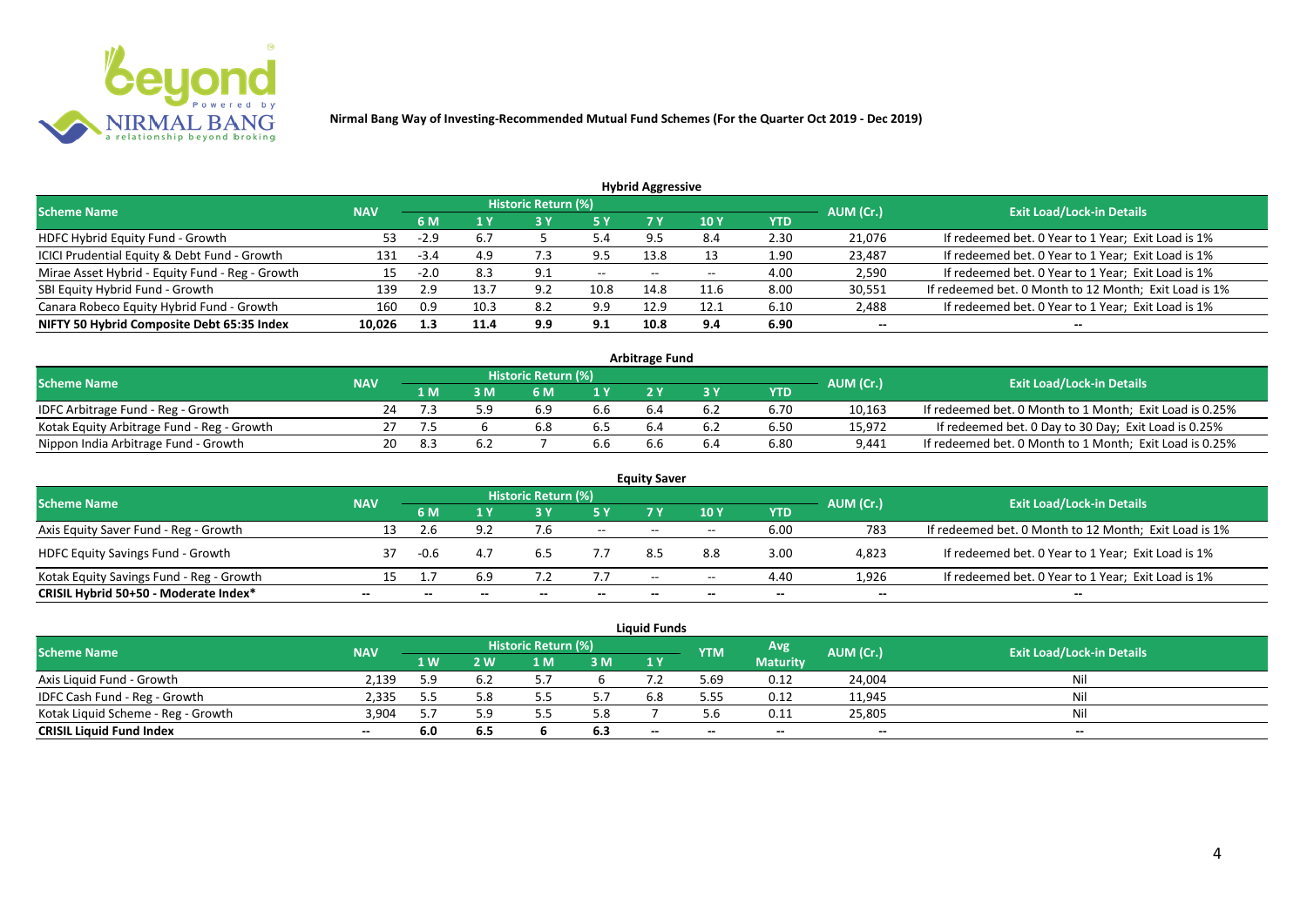

|                                               |            |      |     |                            |       | <b>Ultra Short Fund</b> |            |                 |                          |                                  |
|-----------------------------------------------|------------|------|-----|----------------------------|-------|-------------------------|------------|-----------------|--------------------------|----------------------------------|
| <b>Scheme Name</b>                            | <b>NAV</b> |      |     | <b>Historic Return (%)</b> |       |                         | <b>YTM</b> | Avg             | AUM (Cr.)                | <b>Exit Load/Lock-in Details</b> |
|                                               |            | 1 M  | 3 M |                            | 1 Y   | 73 Y                    |            | <b>Maturity</b> |                          |                                  |
| IDFC Ultra Short Term Fund - Reg - Growth     |            | 6.9  |     | ہ.د                        | 8.6   | $- -$                   | 6.28       | 0.45            | 3,847                    | Nil                              |
| Sundaram Ultra Short Term Fund - Reg - Growth |            |      |     | $- -$                      | $- -$ | $- -$                   | 6.05       | $- -$           | 259                      | Nil                              |
| L&T Ultra Short Term Fund - Growth            | 32         | -6.4 |     |                            | 8.3   |                         | 6.06       | 0.48            | 2,462                    | Nil                              |
| <b>NIFTY Ultra Short Duration Debt Index</b>  | 3,944      | -6.7 | 7.5 |                            | 8.4   | 7.6                     | $- -$      | $- -$           | $\overline{\phantom{a}}$ | $-$                              |

|                                                  |            |              |     |                            |       | <b>Money Market Fund</b> |            |                          |           |                                  |
|--------------------------------------------------|------------|--------------|-----|----------------------------|-------|--------------------------|------------|--------------------------|-----------|----------------------------------|
| <b>Scheme Name</b>                               | <b>NAV</b> |              |     | <b>Historic Return (%)</b> |       |                          | <b>YTM</b> | Avg                      | AUM (Cr.) | <b>Exit Load/Lock-in Details</b> |
|                                                  |            | 1 M          | 3 M | <b>6M</b>                  | 1Y    | 73 Y                     |            | <b>Maturity</b>          |           |                                  |
| Aditya Birla Sun Life Money Manager Fund - Reg - | 262        |              |     | 8.3                        | 8.7   |                          | 6.04       |                          | 10,219    | Nil                              |
| Growth                                           |            | 6.5          |     |                            |       |                          |            | $\overline{\phantom{a}}$ |           |                                  |
| Franklin India Savings Fund - Growth             | 36         | 6.9          |     |                            |       |                          |            | $- -$                    | 2,554     | Nil                              |
| Nippon India Money Market Fund - Growth          | 2.949      | , <u>, ,</u> |     | 8.3                        | 8.7   |                          | 6.11       | $  \,$                   | 2,587     | Nil                              |
| <b>CRISIL Liquid Fund Index</b>                  | $- -$      | 6.0          | 6.3 | 6.8                        | $- -$ | $- -$                    | --         | $- -$                    | $-$       | $- -$                            |

|                                                 |            |       |     |                     |      | <b>Short Term Fund</b> |            |                 |           |                                  |
|-------------------------------------------------|------------|-------|-----|---------------------|------|------------------------|------------|-----------------|-----------|----------------------------------|
| <b>Scheme Name</b>                              | <b>NAV</b> |       |     | Historic Return (%) |      |                        | <b>YTM</b> | Avg             | AUM (Cr.) | <b>Exit Load/Lock-in Details</b> |
|                                                 |            | '1 M. | 3 M | 6 M                 | 1Y   | <b>3 Y</b>             |            | <b>Maturity</b> |           |                                  |
| Axis Short Term Fund - Growth                   |            | 5.6   |     | 10                  | 10.2 |                        | 6.89       | 1.90            | 2,347     | Nil                              |
| HDFC Short Term Debt Fund - Growth              |            | b.1   |     | 10                  | 10   |                        | 7.56       | 2.75            | 8,296     | Nil                              |
| IDFC Bond Fund - Short Term Plan - Reg - Growth | 40         | -6.1  | 9.4 | 10                  | 10.6 |                        | 7.05       | 2.10            | 10,052    | Nil                              |
| Kotak Bond Short Term Plan - Reg - Growth       |            | 5.8   |     | 10                  | 10.3 |                        | 7.59.      | 2.73            | 9,788     | Nil                              |
| L&T Short Term Bond Fund - Reg - Growth         |            | 6.3   |     | 9.8                 | 10.1 |                        | 7.04       | 2.36            | 4,330     | Nil                              |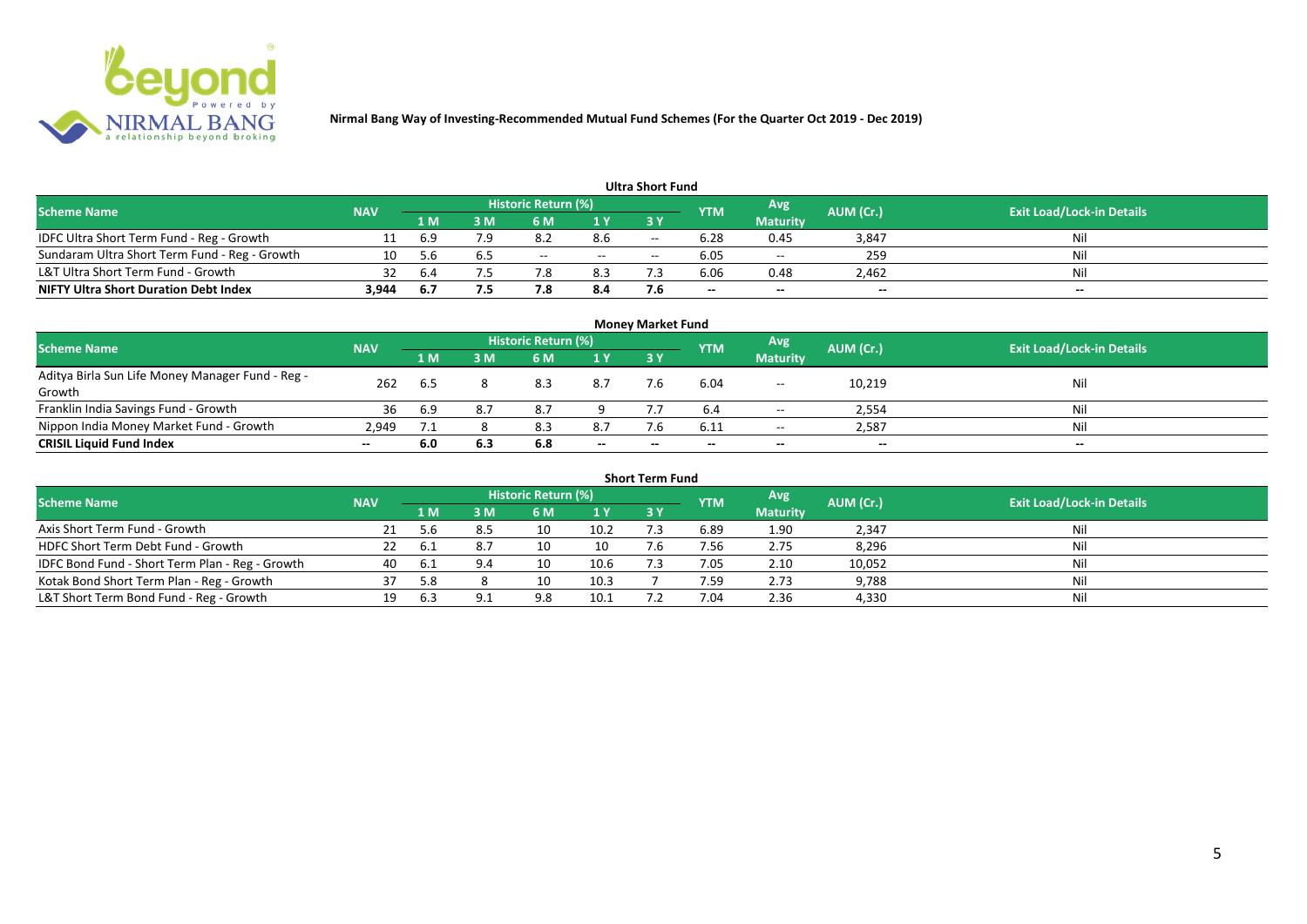

|                                           |            |     |     |                     |     | <b>Low Duration Fund</b> |            |                 |           |                                  |
|-------------------------------------------|------------|-----|-----|---------------------|-----|--------------------------|------------|-----------------|-----------|----------------------------------|
| <b>Scheme Name</b>                        | <b>NAV</b> |     |     | Historic Return (%) |     |                          | <b>YTM</b> | Avg             | AUM (Cr.) | <b>Exit Load/Lock-in Details</b> |
|                                           |            | 1 M | 3 M | 6 M                 | 1 Y | 3 Y                      |            | <b>Maturity</b> |           |                                  |
| Axis Treasury Advantage Fund - Growth     | 2.188      | b.5 |     |                     | 9.3 |                          | 6.43       | 0.79            | 2,636     | Nil                              |
| Canara Robeco Savings Fund - Reg - Growth |            | b.4 |     |                     | 8.7 |                          | 6.2401     | 0.66            | 1,061     | Nil                              |
| IDFC Low Duration Fund - Reg - Growth     | 28         | .to |     | 8.6                 | 8.9 |                          | 6.36       | 0.73            | 4,874     | Nil                              |

| <b>Banking &amp; PSU Bond Funds</b>            |            |     |     |                            |      |     |            |                 |           |                                  |  |  |  |
|------------------------------------------------|------------|-----|-----|----------------------------|------|-----|------------|-----------------|-----------|----------------------------------|--|--|--|
| <b>Scheme Name</b>                             | <b>NAV</b> |     |     | <b>Historic Return (%)</b> |      |     | <b>YTM</b> | Avg             | AUM (Cr.) | <b>Exit Load/Lock-in Details</b> |  |  |  |
|                                                |            | 1 M | 8 M | 6 M                        |      | 3 Y |            | <b>Maturity</b> |           |                                  |  |  |  |
| HDFC Banking and PSU Debt Fund - Reg - Growth  |            | 6.0 | 8.9 |                            |      |     | 7.79       | 2.68            | 3,572     | Ni                               |  |  |  |
| Kotak Banking and PSU Debt Fund - Reg - Growth | 45         | h.  |     |                            |      |     |            | 3.73            | 2,794     | Ni                               |  |  |  |
| IDFC Banking & PSU Debt Fund - Reg - Growth    |            | 5.8 |     | 11.I                       | 12.9 |     | .23        | 3.27            | 9,715     | Nil                              |  |  |  |

| <b>Corporate Bond Funds</b>                         |            |        |                                                              |      |      |                                  |      |                 |       |                                                        |  |  |  |  |
|-----------------------------------------------------|------------|--------|--------------------------------------------------------------|------|------|----------------------------------|------|-----------------|-------|--------------------------------------------------------|--|--|--|--|
| <b>Scheme Name</b>                                  | <b>NAV</b> |        | Historic Return (%)<br><b>Avg</b><br>AUM (Cr.)<br><b>YTM</b> |      |      | <b>Exit Load/Lock-in Details</b> |      |                 |       |                                                        |  |  |  |  |
|                                                     |            | 1 M    | : M                                                          | 6 M  | 1 Y  | 3Y                               |      | <b>Maturity</b> |       |                                                        |  |  |  |  |
| ICICI Prudential Corporate Bond Fund - Reg - Growth | 20         | - 5.4  |                                                              | 9.9  | 10   |                                  | 7.34 | 2.36            | 9,147 | Nil                                                    |  |  |  |  |
| L&T Triple Ace Bond Fund - Reg - Growth             | 50         | $-0.1$ |                                                              | 16.2 | 14.1 | 6.4                              | 7.74 | 8.56            | 1,616 | If redeemed bet. 0 Month to 3 Month; Exit Load is 0.5% |  |  |  |  |
| Kotak Corporate Bond Fund - Std - Growth            | 2,599      | b.b    |                                                              |      | 10.1 |                                  | .17  | 1.52            | 2,757 | Nil                                                    |  |  |  |  |

| <b>Credit Risk Fund</b>                    |            |                |     |                            |      |     |            |                 |           |                                                           |  |  |  |
|--------------------------------------------|------------|----------------|-----|----------------------------|------|-----|------------|-----------------|-----------|-----------------------------------------------------------|--|--|--|
| <b>Scheme Name</b>                         | <b>NAV</b> |                |     | <b>Historic Return (%)</b> |      |     | <b>YTM</b> | Avg             | AUM (Cr.) | <b>Exit Load/Lock-in Details</b>                          |  |  |  |
|                                            |            | 4 MZ           | 3 M | 6 M                        | 1Y   | 3Y  |            | <b>Maturity</b> |           |                                                           |  |  |  |
| ICICI Prudential Credit Risk Fund - Growth | 21         | 6.8            | 8.4 | 8.7                        |      |     | 10.29      | 1.77            | 10,942    | If redeemed bet. 0 Year to 1 Year; Exit Load is 1%        |  |  |  |
| Kotak Credit Risk Fund - Reg - Growth      |            | b.1            | 8.9 | Q 1                        | 8.9  |     | 9.71       | 2.49            | 4,732     | If redeemed bet. 0 Year to 1 Year; Exit Load is 1%        |  |  |  |
|                                            |            |                |     |                            |      |     |            |                 |           | If redeemed bet. 0 Month to 12 Month; Exit Load is 3%, If |  |  |  |
| SBI Credit Risk Fund - Growth              |            | $\mathbf{b}$ . |     |                            | د. ا | 6.6 | 9.69       | $\sim$ $\sim$   | 5,211     | redeemed bet. 12 Month to 24 Month; Exit Load is 1.5%, If |  |  |  |
|                                            |            |                |     |                            |      |     |            |                 |           | redeemed bet. 24 Month to 36 Month; Exit Load is 0.75%    |  |  |  |